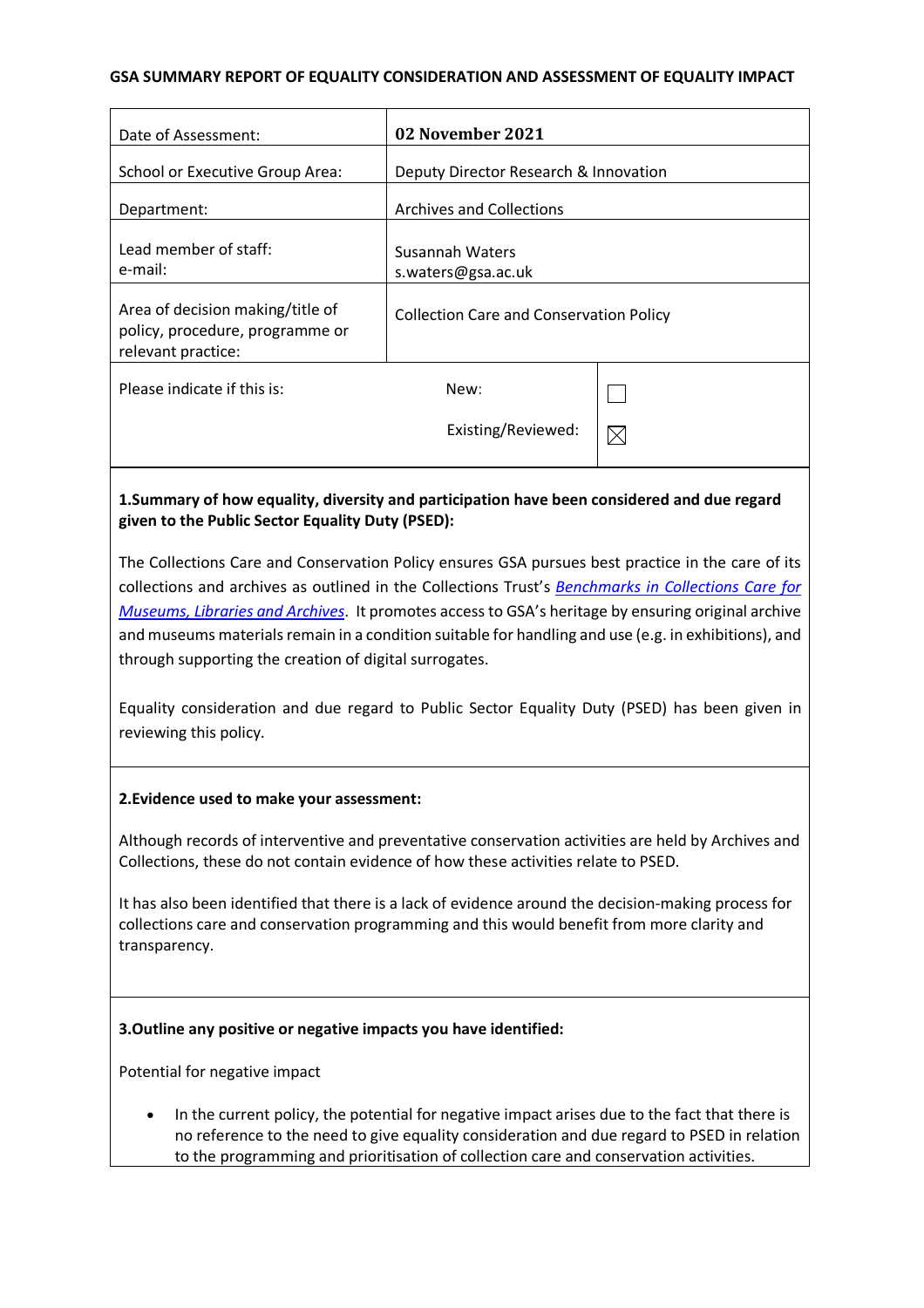• Whilst the purpose of collection care work is to ensure material remains accessible to current and potential users, there is currently no evidence to demonstrate how equality impact is considered and monitored in relation to this.

Potential for positive impact

The above points can be addressed by embedding equality impact into the decision-making process around collection care and conservation planning, and into the reporting and monitoring of these decisions. Currently, the prioritisation of material for collection care or conservation projects is mainly based on the item's physical status, and the current user demand. The relevance of the material to protected characteristics and its potential to increase access to these stakeholder groups is not considered. Going forward, this factor will be included in the planning process to ensure the care and conservation of collections supports access for a wide range of stakeholders and not just current users

Reviewing this work and capturing collections care and conservation data will increase the evidence base for equality impact in relation to this activity.

Disseminating information about conservation and collections care work could increase understanding or how these activities underpin access to the holdings and encourage further engagement.

If the above actions are undertaken, there is potential for collections care and conservation activities to further enhance access and reduce barriers to the School's heritage.

| <b>Protected Characteristic</b>   | Action                                                          | Impact                                                       |
|-----------------------------------|-----------------------------------------------------------------|--------------------------------------------------------------|
| Age                               | Include relevance of material to                                | Potentially positive as material                             |
|                                   | protected characteristics as a                                  | relating to protected                                        |
| Disability                        | factor in collections care and                                  | characteristics is more likely to                            |
|                                   | conservation planning and<br>prioritisation (alongside physical | be prioritised for collections<br>care and conservation work |
| Race                              | status and current user demands).                               | and in turn this will make the                               |
| Religion and Belief               | Collating data on this work and                                 | material more accessible.                                    |
|                                   | reviewing annually.                                             | Reviewing activity in this area                              |
| Pregnancy and                     |                                                                 | on an annual basis will show if                              |
| Maternity                         |                                                                 | it is supporting equality impact                             |
|                                   |                                                                 | and/or if further action needs<br>to be undertaken.          |
| Marriage and Civil<br>Partnership |                                                                 |                                                              |
|                                   |                                                                 |                                                              |
| Gender Reassignment               | Disseminate information                                         | Potential for positive impact by                             |
| (including Trans and              | about collections care and                                      | engaging users with collections                              |
| Non-Binary)                       | conservation activities via                                     | care and conservation work                                   |
|                                   | website, blog and social                                        | and fostering greater<br>understanding and access to         |
| Sex                               | media.                                                          | the holdings.                                                |
| Sexual Orientation                |                                                                 |                                                              |

These actions will potentially have a positive impact in relation to all protected characteristics:

**4.Actions you have taken or planned as a result of your findings:** (Please complete the action plan in this section)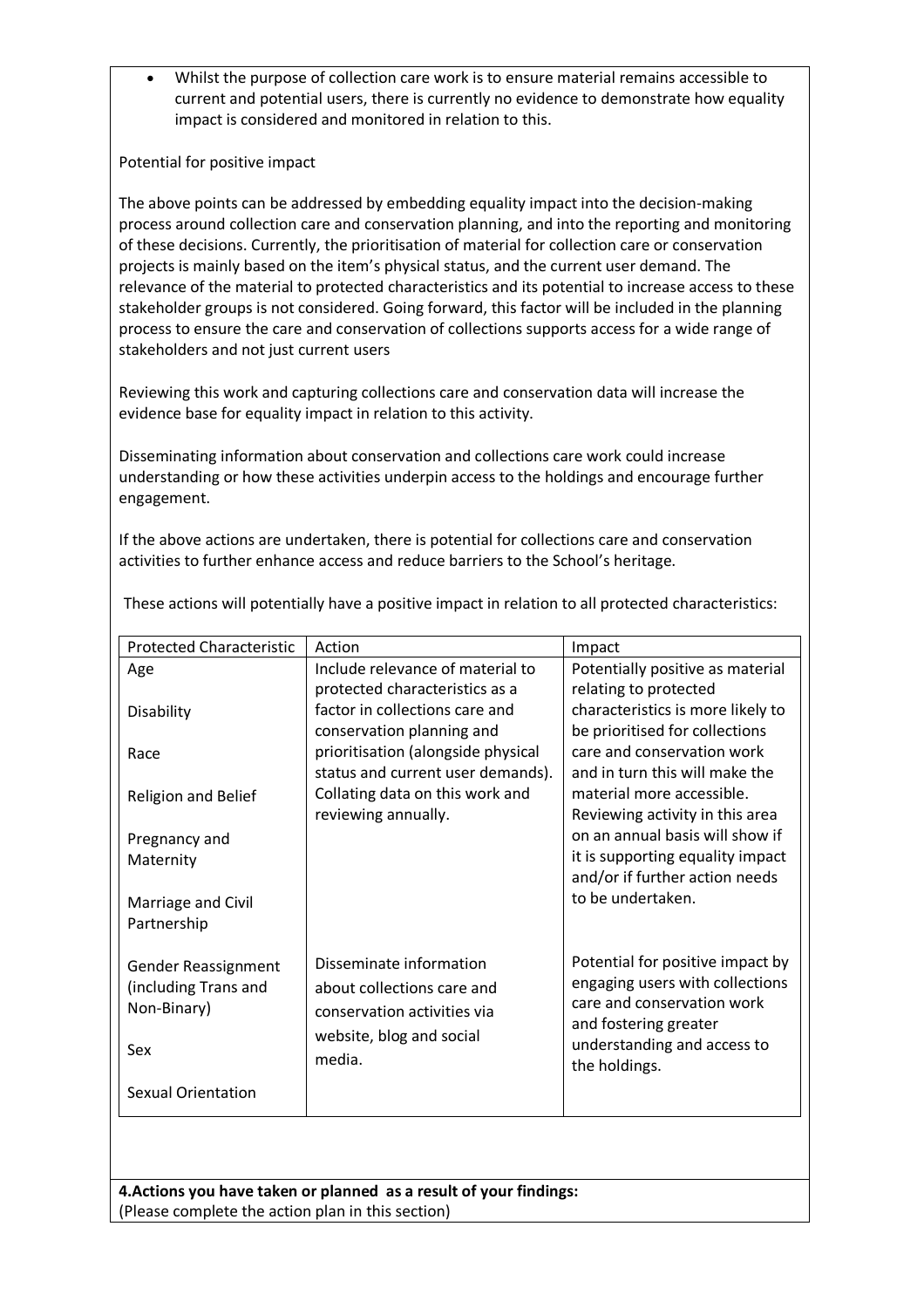| <b>Action</b>                                                                                                                                                                                                                      | <b>Equality Impact</b>                                                                                                                                                                                                                        | Person responsible | <b>Time frame</b>                 |
|------------------------------------------------------------------------------------------------------------------------------------------------------------------------------------------------------------------------------------|-----------------------------------------------------------------------------------------------------------------------------------------------------------------------------------------------------------------------------------------------|--------------------|-----------------------------------|
| Include role of<br>equality impact in<br>relation to work<br>programmes in the<br><b>Collections Care and</b><br>Conservation Policy.                                                                                              | The potential for<br>positive impact by<br>embedding equality<br>consideration in<br>planning of<br>conservation and<br>collection care<br>activities.                                                                                        | Susannah Waters    | <b>Completed November</b><br>2021 |
| Develop an evaluation<br>framework (including<br>reference to object<br>condition, user needs<br>and equality impact)<br>for use by Archives<br>and Collections staff in<br>collections care and<br>conservation planning<br>work. | The potential for<br>positive impact can be<br>increased through the<br>use of a clear<br>framework which<br>includes equality<br>consideration.                                                                                              | Michelle Kaye      | AY 2021/22                        |
| Collate, review and<br>report on outcomes of<br>collections care and<br>conservation work,<br>including in relation to<br>access and use of the<br>material.                                                                       | Gathering and<br>reviewing evidence of<br>collections care and<br>conservation activities<br>will inform future<br>planning through<br>identifying potential<br>positive and negative<br>impacts and areas<br>that require further<br>action. | Michelle Kaye      | AY 2021/22                        |
| Promote<br>understanding of how<br>collections care and<br>conservation work can<br>enhance access and<br>reduce barriers by<br>disseminating<br>information through<br>online channels and<br>social media.                       | The potential for<br>positive impact can be<br>increased through<br>promoting<br>understanding of<br>GSA's conservation<br>and collection care<br>activities and their<br>role in supporting user<br>access.                                  | User services team | AY 2021/22                        |

# **5. Where/when will progress and the outcomes of your actions be reported and reviewed:**

Changes to the Collections Care and Conservation Policy will be submitted to the Senior Leadership Group and the Museum & Archive Committee for approval.

Other actions will be incorporated into the Archives and Collections operational plan for 2021/22.